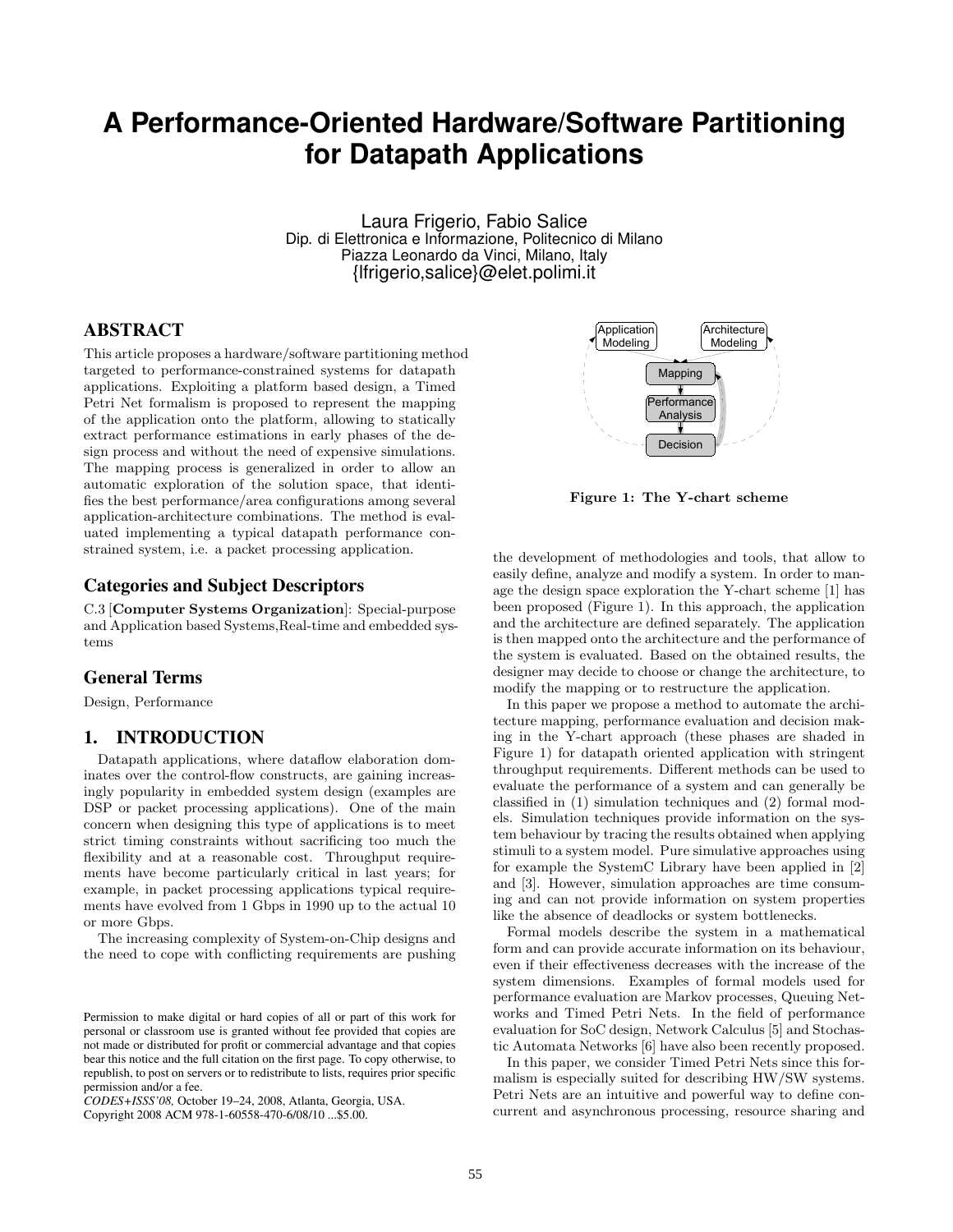events synchronization [8]. The graphical representation of a Petri Net allows to easily describe and interpret system models, and the mathematical framework provides a way to formally describe and analyze them. Moreover, with respect to other methods that consider Stochastic timing models only, Timed Petri Nets allow to consider both Deterministic and Stochastic timing models [4]. This is particularly useful in SoC design, where IP (Intellectual Property) blocks are often used and the exact timing required to process input data is often available (e.g. number of clock cycles of an hardware module) and can be exploited to build accurate performance models. Finally, since Petri Nets are a well established modeling formalism, several tools are provided to support both the extraction of analytical properties and the simulation of Petri Nets models.

Differently from other works, which consider Petri-Nets as a formal intermediate representation [7], this paper proposes the use of a Timed Petri Net for the application-architecture mapping. This provides a description that allows to formally extract performance figures in the early phases of the system design and without the need of expensive simulations. Moreover, the use of a mathematical formalism allows to extract properties of the system that can be used to automatically explore the solution space, identifying the best performance/area tradeoffs among several applicationarchitecture combinations.

The rest of the paper is organized as follows. Section 2 introduces the formal definitions that will be used thorough the paper. Section 3 describes how to model a datapath system with the use of Timed Petri Nets. Section 4 presents an analytical approach and a semantical interpretation for the performance analysis. Section 5 presents the algorithm used to explore the solution space. Section 6 reports some experimental results and Section 7 concludes the work.

## 2. FORMAL DEFINITIONS

In this section we recall some definitions and properties of Timed Petri Nets that are used in the rest of the paper. A complete description can be found in [8], [4].

A Petri Net (PN) is a 5-tuple,  $PN = (P, T, C, W, M_0)$ where  $P = \{p_1, p_2, \ldots, p_m\}$  is a finite set of places,  $T =$  $\{t_1, t_2, \ldots t_n\}$  is a finite set of transitions,  $C \subseteq (P \times T) \cup$  $(T \times P)$  is a set of arcs (connections),  $W : C \to \mathbb{N}^+$  is a weight function,  $M_0: P \to \mathbb{N}_0$  is the initial marking, with  $P \cap T = \emptyset$ ,  $P \cup T \neq \emptyset$ .

The dynamic behaviour of a PN is described in terms of two rules: the enabling rule and the firing rule. A transition is enabled when all its input places contain a number of tokens equal or greater than the weights of the corresponding arcs. An enabled transition can fire or not. When the transition fires it removes a certain amount of tokens from its input places and produces a certain amount of tokens in the output places. The amounts of tokens removed and produced depend on the arcs weights.

The incidence matrix  $A = [a_{tp}]$  is a  $n \times m$  matrix of integer where  $a_{tp} = a_{tp}^+ - a_{tp}^-$ ,  $a_{tp}^+ = w(t,p)$ ,  $a_{tp}^- = w(p,t)$  and represents the "amount of change" in the number of tokens in p caused by the firing of t. An integer solution y to  $Ay = 0$ is called S-invariant. An integer solution of  $A<sup>T</sup> x = 0$  is called T-invariant. A Petri Net is *consistent* if  $\exists x > 0, A^T x = 0$ .

In Timed Petri Nets, transition occurrences fire in 'realtime' associated with each occurrence of each transition. In this paper we consider deterministic nets, where the times



Figure 2: Task graph of a datapath application.

are deterministic. Any enabled transition starts its firing in the same instant in which it becomes enabled. Each firing can be considered as a three phase event; first, the tokens are removed from the input places of the firing transition, the second phase is the firing time period, and when it is finished, tokens are deposited to output places of the transition. If a transition occurrence becomes enabled while it is firing a new independent firing cycle begins.

Formally, a Timed Petri Net (TPN) is a pair  $(PN, h)$ where PN is a Petri Net,  $PN = (P, T, C, W, M^0)$  and h is a firing time function that assigns a positive rational number to each transition of the net:  $h: T \to \mathbb{R}^+$ .

# 3. TIMED PETRI NET MODEL

Datapath applications are dominated by dataflow behavior, with few control-flow constructs. They can be decomposed in distinct tasks at a coarse level of granularity; the tasks are computation intensive and internally strongly interconnected. These applications have iterative nature, since they repeatedly execute over different sets of input data. Example of datapath applications are DSP algorithms or packet processing applications.

A simple way to represent datapath applications is using a data dependent based task graph at coarse granularity. In the following, we will consider applications performing a set of subsequent tasks. Each task is referred as function (to avoid confusion with the software tasks used later on) and is intended as an operation or set of operations performed on some data. Each independent chunk of input data is referred as data unit. An example of task graph is given in Figure 2 where circles identify functions and arcs are used to specify data dependencies.

The architecture is composed of executors that can be processors or hardware modules. There can exist multiple instances of the same executor, in order to satisfy the performance requirements. In the following, we indicate as resource class (or in short resource) a set of identical executors, and as availability the number of instances of executors in the same resource class. The architecture is therefore specified by the set of resource classes and their availability.

A mapping associates application functions to architecture resources. Formally, given a set of functions F and a set of resources  $R$  we define for each function a mapping  $g$ on the resource on which it is executed,  $g : F \to R$ . The execution of a function  $F_i$  on a resource  $R_i$  requires a certain execution time  $e_{ij}$ . Values  $e_{ij}$  are known if the design process is based on IPs (Intellectual Property) or can be estimated on the basis of previous and similar implementations. A Timed Petri Net is used to model the mapping, as represented in Figure 3 for a simple example. For each function and each resource we introduce respectively two places (an F-Place and an R-Place). We also add a Q-place for each function to represent the queue of data waiting to execute the function (the first function does not require this place). The output transition of the F-Place is annotated with the execution time  $e_{ij}$  and the initial marking of each R-Place is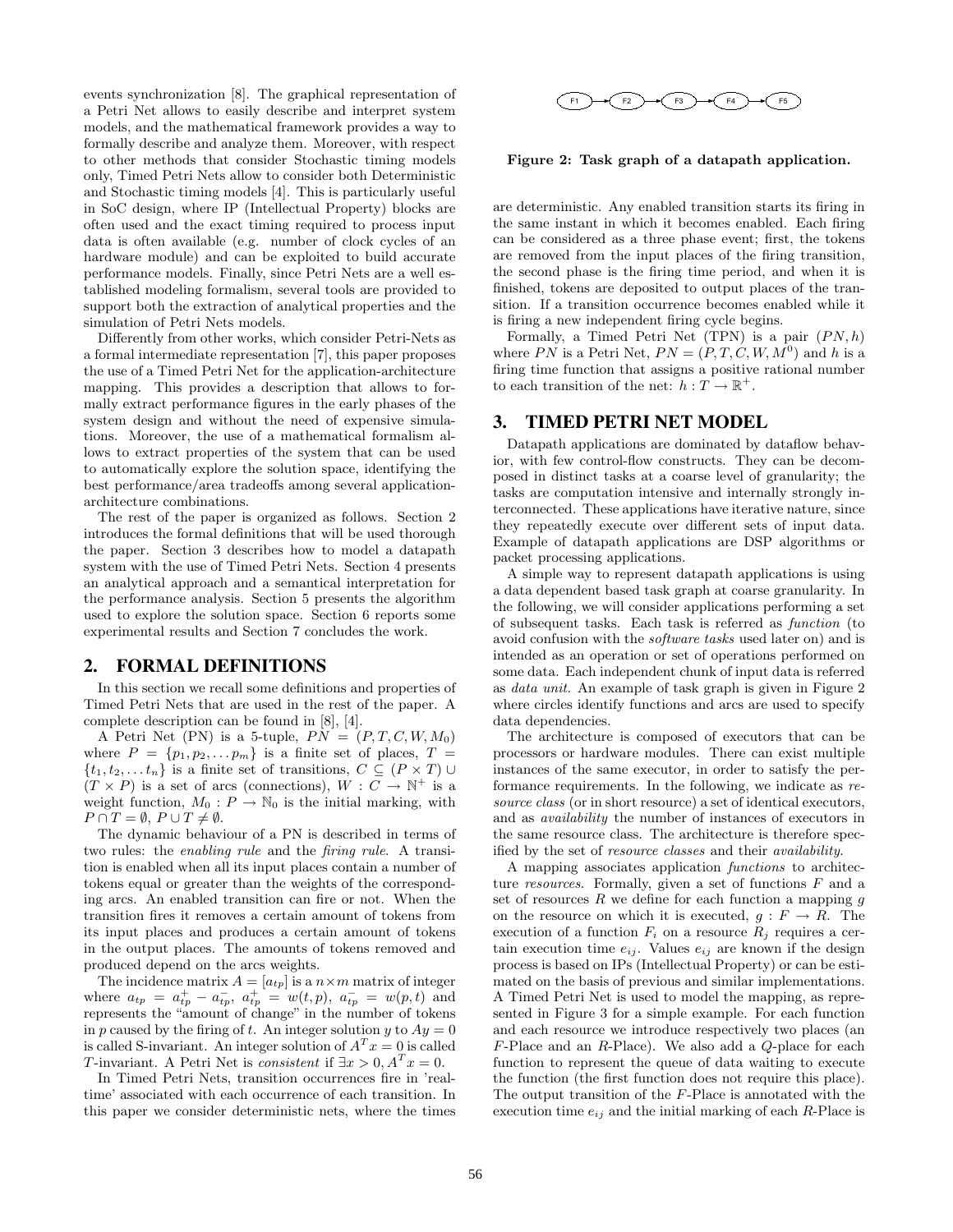

Figure 3: TPN generated from a task graph.



Figure 4: Modeling of a pipelined resource.

defined by its availability. F-Places are connected according to the task graph; if a resource is shared by different functions, a single R-Place is used and appropriate arcs are used to connect different F-Places to the same R-Place.

To model the presence of pipelined hardware resources, we can extend the representation as indicated in Figure 4. The execution on a pipelined resource is characterized by two values: the execution time  $e_{ij}$  representing the total time to execute the function and a time  $s_{ij}$  representing the stage time defining the rate at which the input data can be accepted (usually equal to one clock cycle).

To complete the system modeling, we introduce a limit on the number of data units that can be processed simultaneously. In some platforms (like the one presented in Section 6.1) this limit is considered explicitly, while in other is implicit and related to the depth of communication queues between the modules. We add a place (P-Place) having as initial marking a number of tokens equal to the maximum number of data units allowed in the system.

In case the communication introduces substantial overheads, it can be modeled using the same framework exploited for the rest of the system (for example, a data transfer becomes a function and a bus becomes a resource).

#### 4. PERFORMANCE EVALUATION

As mentioned before, one of the critical requirements for datapath application is the meeting of stringent throughput constraints. By expressing the mapping between application and architecture as explained in the previous section, we obtain a consistent Timed Petri Net  $(\exists x > 0, A^T x = 0)$ . The minimum cycle time  $\tau_{min}$  of this net (equivalent to the inverse of the maximum throughput) is computed as [8]:

$$
\tau_{\min} = \max_{k} \{ y_k^T (A^-)^T D x / y_k^T M_0 \} \tag{1}
$$

over all the independent minimal-support S-invariants of matrix  $A, y_k \geq 0$ .  $M_0$  is the initial marking, D is the diagonal matrix of  $d_i$ ,  $i = 1, 2, \ldots, r$  with  $d_i$  the time associated to transition i and  $A^-$  the matrix of values  $a_{tp}^-$  defined in Section 2.



Figure 5: Notation for a general Petri Net model

To find the S-invariants consider the following partition of the incident matrix  $A$  of a consistent net with  $m$  Places and n transitions:

$$
A = \begin{bmatrix} A_{11} & A_{12} \\ A_{21} & A_{22} \end{bmatrix}
$$
 (2)

where  $A_{11}$  is a non singular  $r \times r$  matrix, with r the rank of A. A set of linearly independent S-invariants  $y$  is given by the  $(m - r)$  rows of the  $(m - r) \times m$  following matrix[8]:

$$
B_f = \left[ -A_{12}^T (A_{11}^T)^{-1} : I_{m-r} \right] \tag{3}
$$

where  $I_{m-r}$  is the identity matrix of order  $m-r$ .

 $\mathbf{A}$ 

Consider a Petri Net built as explained in the previous Section, with the notation shown in Figure 5. The correspondent matrix A has the following structure:

$$
\begin{array}{ccccccccc} & & P_1 & P_2 & P_3 & \ldots & P_r & P_{r+1}P_{r+2}\ldots & P_{m-1}P_m \\ & & & & & & \\ t_1 & & 1 & 0 & 0 & \ldots & 0 & | & -1 & 0 & \ldots & 0 & -1 \\ & & & & & & & & 1 & 0 & \ldots & 0 & 0 \\ t_2 & & 0 & -1 & 1 & \ldots & 0 & 0 & 0 & -1 & \ldots & 0 & 0 \\ & & & & & & & & 0 & 0 & -1 & \ldots & 0 & 0 \\ & & & & & & & & & 0 & 1 & \ldots & 0 & 0 \\ & & & & & & & & & & & \\ t_1 & & & & & & & & & & & \\ t_{r+1} & & & & & & & & & & 0 & \ldots & 1 & 1 \\ \end{array}
$$

Let us consider the partition reported above that separates the sequence of F-Places and Q-Places from R-Places and P-Place and the first r transitions from the  $(r + 1)$ th transition. It is easy to verify (e.g. with Gauss algorithm) that the matrix has rank  $r$ . The partition therefore identifies the matrices  $A_{11}$ ,  $A_{12}$ ,  $A_{21}$  and  $A_{22}$  according to Equation 2. The structure of this matrices is very regular: matrix  $A_{11}$  is a Toeplitz matrix with diagonal elements  $a_{ii} = 1, \forall i, 0 < i \leq r$ , elements  $a_{i,i-1} = -1, \forall i, 1 < i \leq r$ and all the other elements equal to zero. Moreover, each of the last  $m - r$  columns of matrix A has couples of consecutive  $(1, -1)$ , corresponding respectively to the transitions that consume and produce tokens in the associated R-Place (or P-Place for the last column), all the other elements are zero. If the resource is shared there is more than one couple of  $(1, -1)$  values in that column.

Applying equation 3 we obtain that there are  $m - r$  Sinvariants:

- $m-r-1$  S-invariants corresponding to the  $m-r-1$  Rplaces in the system. Each vector has elements equal to 1 for the R-Place and for the F-Places using that resource (other elements are equal to 0).
- one S-invariant corresponding to the P-Place. This vector has elements equal to 1 for the P-Place and all the F-Places and Q-Places in the system (other elements are equal to 0).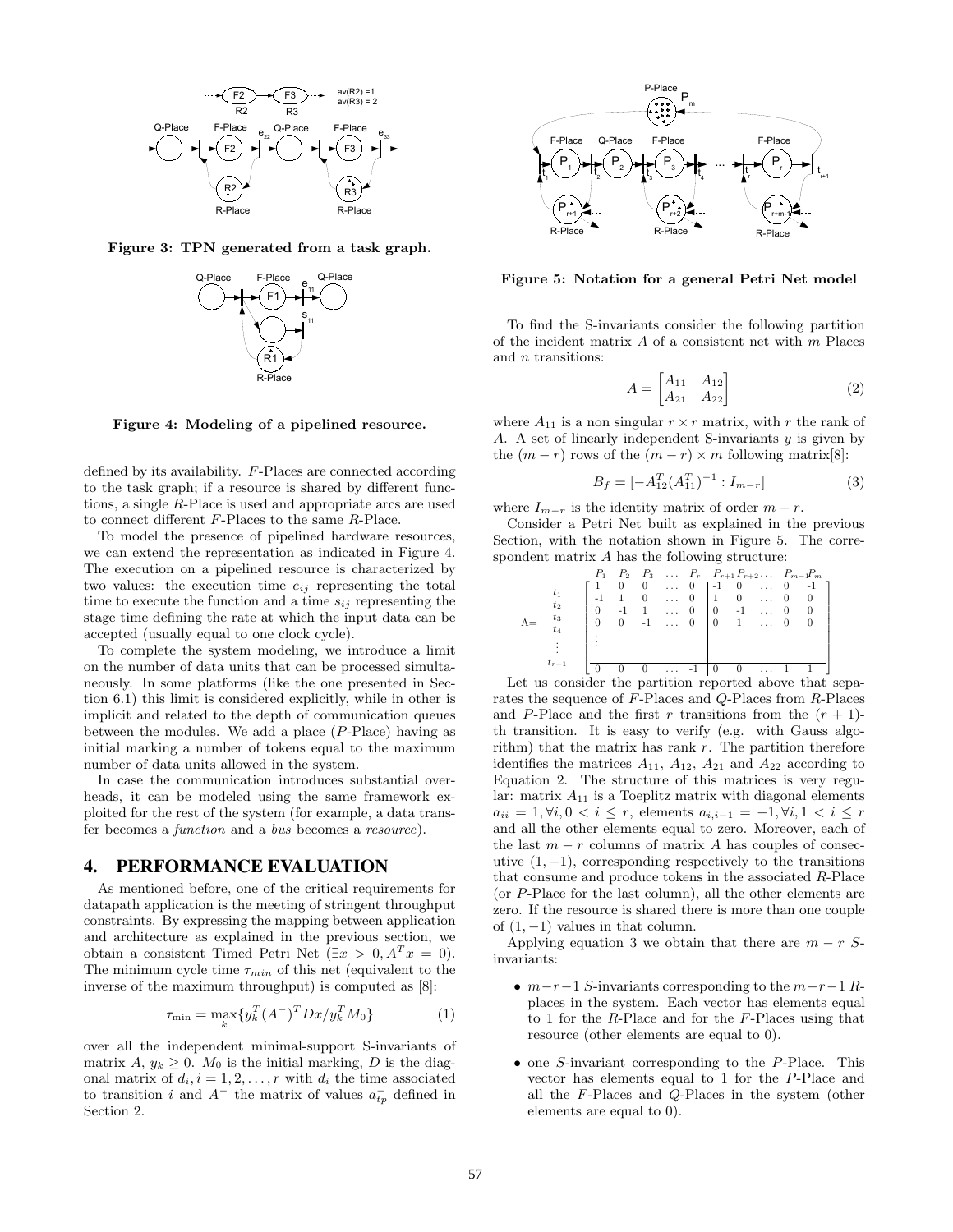

Figure 6: Example of Timed Petri Net model

Equation 1 corresponds in finding the minimum value among the sum of the times on transitions connecting the R-Place (or  $P$ -Place) with the corresponding  $F$ -Places, divided by the number of tokens in the considered places in the initial marking.

#### 4.1 Example

Let us consider, the net represented in Figure 6, where the execution times are indicated next to the transitions. The corresponding matrix A is:

$$
A = \begin{bmatrix} 1 & 0 & 0 & -1 & -1 \\ -1 & 1 & 0 & 1 & 0 \\ 0 & -1 & 1 & -1 & 0 \\ 0 & 0 & -1 & 1 & 1 \end{bmatrix}
$$
 (4)

From  $A^T \cdot x = 0$  we obtain  $x^T = \begin{bmatrix} 1 & 1 & 1 & 1 \end{bmatrix}$ . From equation 3 we obtain two S-invariants:  $y_1^T = \begin{bmatrix} 1 & 0 & 1 & 1 & 0 \end{bmatrix}$ and  $y_2^T = \begin{bmatrix} 1 & 1 & 1 & 0 & 1 \end{bmatrix}$ . The minimum performance is therefore given by:  $\tau_{\min} = \max\{10/1, 10/3\} = 10$ .

### 4.2 Interpretation

Intuitively, value  $\tau_{min}$  is related to the processing time required by the resources to process a data unit. Resources that execute functions requiring long processing time are more likely to influence the minimum cycle time. However, a long computational path, even if supported by several resources, can affect the system performance.

Let us consider a simplified version of the system, in which each function is associated to a different resource, the initial marking of each R-Place is equal to one and there is no bound on the maximum number of data units in the system. In this case, the system is equivalent to a pipeline and therefore the minimum cycle time is given by the slowest stage. If the marking of a R-Place is different from one, it means that more data units can be executed simultaneously on that resource, therefore the time for that stage can be divided by the number of executors available (initial marking of the R-Place). When different functions are associated to the same resource, the system is not equivalent to a pipeline anymore, but the "stage" time of a resource is given by the sum of all the times of the functions associated to that resource. Finally, we have to take into account that only a finite number of data units can be processed simultaneously by the system. This means that the system can stall not because one of the resources is slow, but because the maximum number of data units in the system has been reached.

Considering this semantical interpretation, we can rewrite Equation 1 for a system composed of  $v$  functions and  $z$  resources as follows:

$$
\tau_{min} = \max(rl_1, rl_2,\ldots,rl_z,gl) \tag{5}
$$

where  $rl<sub>j</sub>$  is the *Resource Latency* of resource j and gl is the Global Latency.

For each resource  $R_j$  the Resource Latency  $rl_j$  is defined as:

$$
rl_j = \sum_i e_{ij} / M_0(R_j) \text{ with } i \in \{i | g(F_i) = R_j, 1 \le j \le v\},\tag{6}
$$

where  $M_0(R_i)$  is equal to the marking of the place associated to  $R_j$  and  $g(F_i)$  is the mapping of  $F_i$ .

The *Global Latency* ql is defined as:

$$
gl = \sum_{i} e_{ij} / M_0(P), 1 \le i \le v \tag{7}
$$

where  $M_0(P)$  is equal to the marking  $M_0(P)$  of the P-Place.

If a resource is pipelined, we must consider in equation 6 the time  $s_{ij}$  instead of  $e_{ij}$  describing the rate at which data can be accepted by the resource (see Figure 4).

## 5. PARTITIONING ALGORITHM

The previous equations can be exploited in order to automate the exploration of the solution space given a throughput constraint. Considering  $v$  functions and  $z$  resources, the solution space is composed of  $z^v$  alternatives (number of possible partitionings). However it is very unlikely that every functions can be executed on every resource, since, hardware cores can usually execute very specific functions. The number of possible partitioning is therefore definitely inferior to  $z^v$ . Considering the coarse grain at which we are operating, the number of functions considered is relative small (usually in the order on 10-20 functions). Following these observations, the exploration of the solution space has been implemented using a branch and bound algorithm, where equations 5, 6 and 7 are exploited to compute the bounds for pruning the solution tree.

Given a throughput constraint, we search for the solution that minimizes the area, by assigning each function to a resource. The branch operation corresponds to assigning a function to all the resources that can execute it. The bounding operation corresponds to calculate values  $rl<sub>i</sub>$  and gl considering the functions and the resources composing the partial solution. If one of these values exceed the minimum cycle time specified by the user the branch is discarded.

More in detail, the exploration algorithm works with the following input: (1) the set of functions composing the application; (2) the set of resources composing the architecture (the information related to each resource are: the execution frequency, the availability, the area, the indication if the resource is pipelined or not); (3) values  $e_{ij}$  of execution times of function  $F_i$  on resource  $R_j$ , related to the resource frequency; (4) a maximum throughput (minimum cycle) constraint.

The B&B algorithm is characterized by:

- Branching rule: assignment of a function to all the candidate resources.
- Bounding functions:  $rl_i$  and gl considering the functions and the resources composing the partial solution in a node. If one of the values is greater than the mimimum cycle the solution is discarded.
- Strategy for the selection of the next branch: complex function are selected first (considering the average time of execution on the available resources).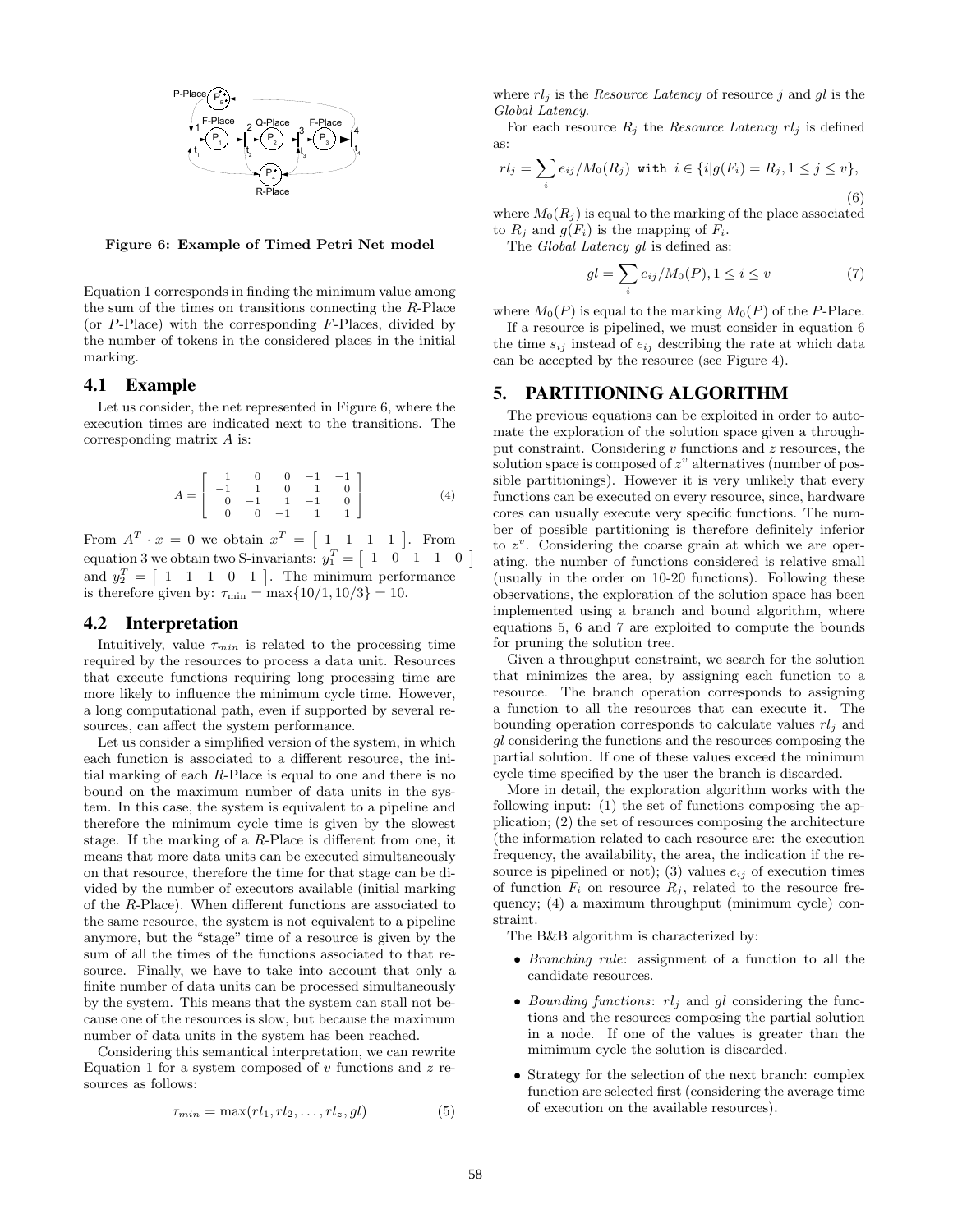

Figure 7: Instruction interleaving

## 6. EXPERIMENTAL RESULTS

In order to evaluate the approach we implement a typical datapath application, i.e. a packet processing application performing an IP (Internet Protocol) packet forwarding function, using as reference platform the HW/SW architecture for datapath application developed by Altera [10].

The system receives a MAC (Medium Access Control) input packet, verifies that the packet is valid, modifies some packet fields, computes the destination MAC address and issues the packet [9]. The function composing the system are the following: function  $F_1$  receives the packet, function  $F_2$  performs IP header checks and extracts the IP address, function  $F_3$  computes the destination MAC address, function  $F_4$  updates some IP fields, function  $F_5$  computes the  $VLAN$  tag, function  $F_6$  updates  $TTL$  and Checksum fields, function  $F_7$  formats and outputs the packet and function  $F_8$ concludes the processing of the packet.

In the following we first provide an overview of the Altera platform and we then present the experimental results that are organized in two phases: (1) we verify the suitability of the description of a system with the presented Timed Petri Net approach, (2) we present some results obtained applying the algorithm for the solution space exploration.

#### 6.1 Hardware/Software reference architecture

Altera has developed a hardware/software solution for high performance datapath applications, with particular applicability to packet processing domain, that combines a multithreaded soft processor and hardware accelerators.

The soft processor can execute 8 threads simultaneously by means of a non-conventional multithreading. Instructions corresponding to 8 different threads processing different data units are mixed (interleaved) in the pipeline (Figure 7 represents the situation for an exemplified pipeline with 4 stages). With this approach, the software execution time becomes deterministic given an execution path, since all the sources of indeterminism are avoided: hazards in a given thread instruction are resolved before the next instruction of the same thread is executed and only on-chip memory is used (no cache is required since data and program code are usually limited in size).

A typical processing flow is based on an asynchronous execution paradigm that combines Tasks that are executed in software and Events executed by dedicated hardware blocks, as schematically depicted in Figure 8. The maximum number of data units in the system is a processor parameter that can be configured during the hardware synthesis (typical values: 32-64).

To model the multithreading in the Timed Petri Net, we



Figure 8: Execution Flow

consider that the execution of eight threads on the same processor at frequency  $F_{soft}$ , with the instruction interleaving described, is functionally equivalent to the execution of eight threads on eight identical processors each one running at a frequency  $F_{soft}/8$ . The multithreaded processor is therefore represented with a resource class having availability equal to eight and frequency equal to  $F_{soft}/8$ .

## 6.2 Petri Net model verification

In order to verify the suitability of the Petri Net model we compare the value of the minimum cycle for the system obtained by 1) defining and simulating the Timed Petri Net with a PN simulation tool (CPN tool [11]), 2) implementing and simulating the system through the Altera toolchain that combines an ISS for the processor with software models of hardware blocks [10], 3) applying the static analysis presented in Section 4.

For this test we consider a fixed partitioning in which  $F_1$ ,  $F_3$ ,  $F_5$  and  $F_7$  are executed by hardware modules (a shared module is used for  $F_3$  and  $F_5$ ) and  $F_2$ ,  $F_4$ ,  $F_6$  and  $F_8$  are executed on the multithreaded processor (with 8 threads).

In Table 1, for each function  $F_i$ , the value  $e_i$  represents the number of clock cycles if it is executed by a hardware module, or the number of assembly instructions if it is executed by the processor. Both hardware and software run at the same frequency (250MHz). The first configuration corresponds to the real system timing. In order to study the behaviour with different configurations, additional instructions and clock cycles have been considered in the other configurations.

Quantities  $NP_m$  and  $NP_s$  correspond to the average Number of Packets produced by the system when simulating, respectively, the Petri Net Model and the implemented System for one million time units;  $\sigma_{npm}$  and  $\sigma_{nps}$  are the correspondent standard deviations computed over 20 simulations.  $\tau_m$ ,  $\tau_s$ ,  $\tau_p$  represent the average system cycle time for respectively the Petri Net Model, the implemented System and the prediction computed using equations in Section 4. ar represents the arrival rate of the packets; when ar is less than the  $\tau_{min}$  we indicate this situation as working condition, since the system can support the input rate (in this case  $\tau_p = ar$ ). When ar is greater than  $\tau_{min}$  the system is operating in saturated conditions, processing the maximum number of packets possible (in this case  $\tau_p = \tau_{min}$ ).

As can be noticed, the predictions are quite accurate when compared both to the Petri Net Model results and the implemented System results. In all the tested situations the percentage errors are always less than 8%.

#### 6.3 Partitioning algorithm

To identify the best solution that minimize the area, while maintaining the flexibility and satisfying the throughput constraints, we apply the exploration algorithm to the input